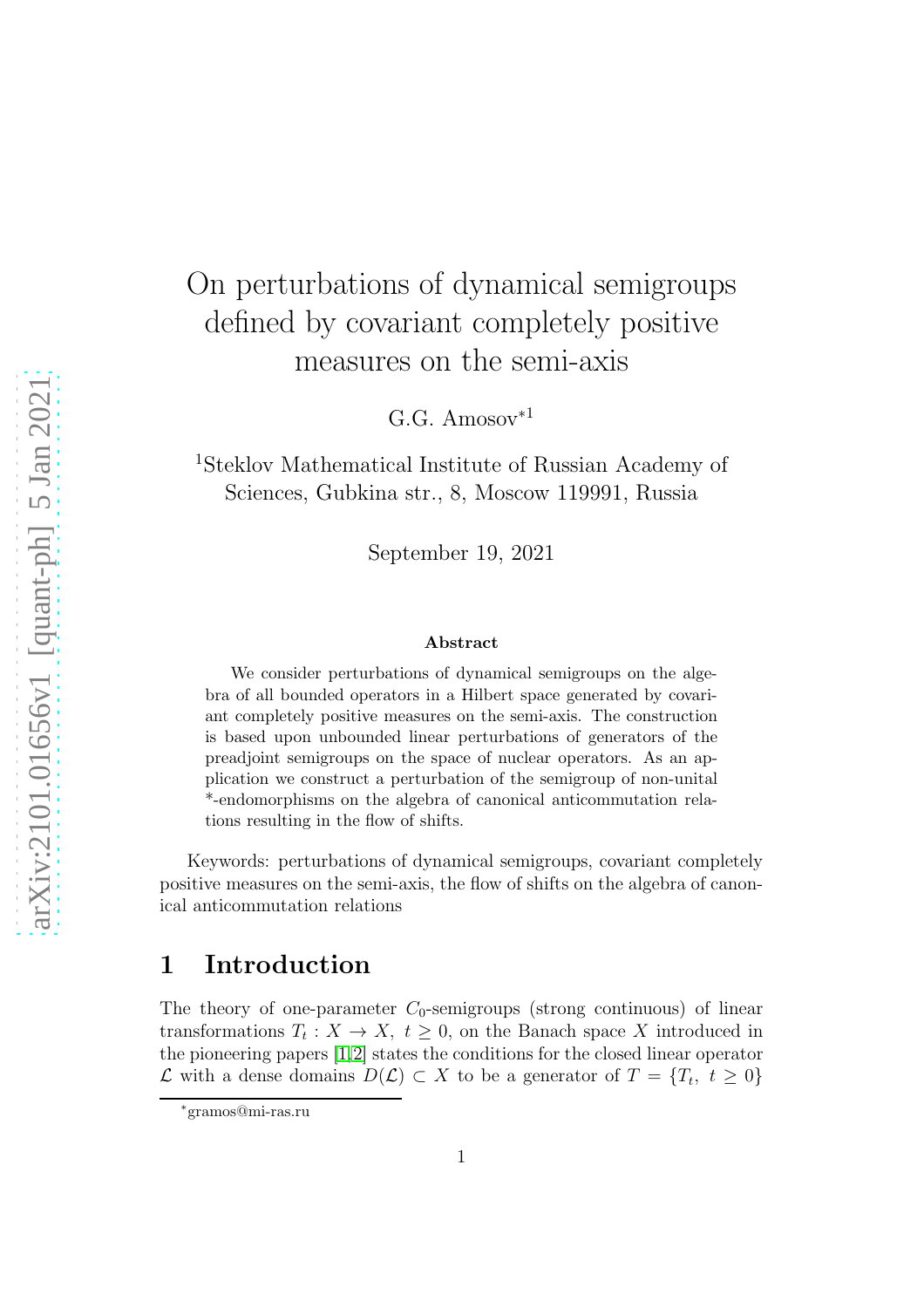such that  $T_t = exp(t\mathcal{L}), t \geq 0$ . If  $X = \mathfrak{S}_1(H)$  is the Banach space of nuclear operators in a Hilbert space  $H$  the claim of strong continuity for orbits of T possessing the property of non-increasing a trace is equivalent to weak continuity that is  $Tr(T_t(\rho)x) \to Tr(\rho x)$  if  $t \to 0$  for all  $\rho \in \mathfrak{S}_1(H)$  and  $x \in B(H)$  (the algebra of all bounded operators in H) [\[3\]](#page-13-0). In [\[4\]](#page-13-1) it was shown that the perturbation of the generator  $\mathcal L$  by a linear map  $\Delta$  satisfying some additional conditions can be represented in the form of integral equation including the operator-valued measure generated by  $\Delta$ . Together with a perturbation of  $T$  it is naturally to consider the corresponding perturbation of the adjoint semigroup  $T^* = \{T_t^*, t \geq 0\}$  on the algebra  $B(H)$ . We realize this construction starting directly with the measure. As an example we construct a perturbation of the semigroup of non-unital \*-endomorphisms on the algebra of canonical anticommutation relations (CAR). As a result of this perturbation we obtain the flow of shifts on the CAR algebra [\[5\]](#page-13-2). Earlier we have announce our result for the CAR algebra in [\[6\]](#page-13-3). Note that the perturbations of a semigroup on  $B(H)$  generated by the perturbation of the generator  $\mathcal L$  of the corresponding preadjoint semigroup on  $\mathfrak S_1(H)$  by a linear map with the domain containing  $D(\mathcal{L})$  form the basis for the construction of non-standard quantum dynamical semigroups [\[7,](#page-13-4) [8\]](#page-13-5).

### 2 Preliminaries

Let  $\Psi : \mathfrak{S}_1(H) \to \mathfrak{S}_1(H)$  be a linear bounded map on the Banach space of nuclear operators  $\mathfrak{S}_1(H)$  in a Hilbert space H. Since  $(\mathfrak{S}_1(H))^* = B(H)$  (the algebra of all bounded operators in H) the adjoint map  $\Phi = \Psi^* : B(H) \to$  $B(H)$  is weak\* continuous.  $\Psi$  is said to be preadjoint of  $\Phi$  and denoted  $\Psi = \Phi_*$ . A one-parameter family of linear \*-maps  $\Phi_t : B(H) \to B(H)$ ,  $t \ge 0$ , is said to be a dynamical semigroup if

(i)  $\Phi_{t+s} = \Phi_t \circ \Phi_s, t, s \geq 0, \Phi_0 = Id;$ 

(ii) each  $\Phi_t$  is completely positive and  $\Phi_t(I) \leq I, t \geq 0;$ 

(iii)  $Tr(\rho \Phi_t(x))$  is continuous in t for all  $x \in B(H)$ ,  $\rho \in \mathfrak{S}_1(H)$ .

In the case,  $\{\Psi_t = (\Phi_t)_*, t \geq 0\}$  is a  $C_0$ -semigroup on  $\mathfrak{S}_1(H)$  with the property  $Tr(\Psi_t(\rho)) \leq Tr(\rho)$  for all  $\rho > 0$ ,  $\rho \in \mathfrak{S}_1(H)$ . Thus, there is a generator  $\mathcal L$  with the dense domain  $D(\mathcal L) \subset \mathfrak S_1(H)$  such that  $\rho_t = \Phi_t(\rho), \ \rho \in$  $\mathfrak{S}_1(H)$  is a solution to the Cauchy problem

$$
\frac{d\Psi_t(\rho_t)}{dt} = \mathcal{L}(\rho_t), \ t > 0,
$$
  

$$
\rho_0 = \rho.
$$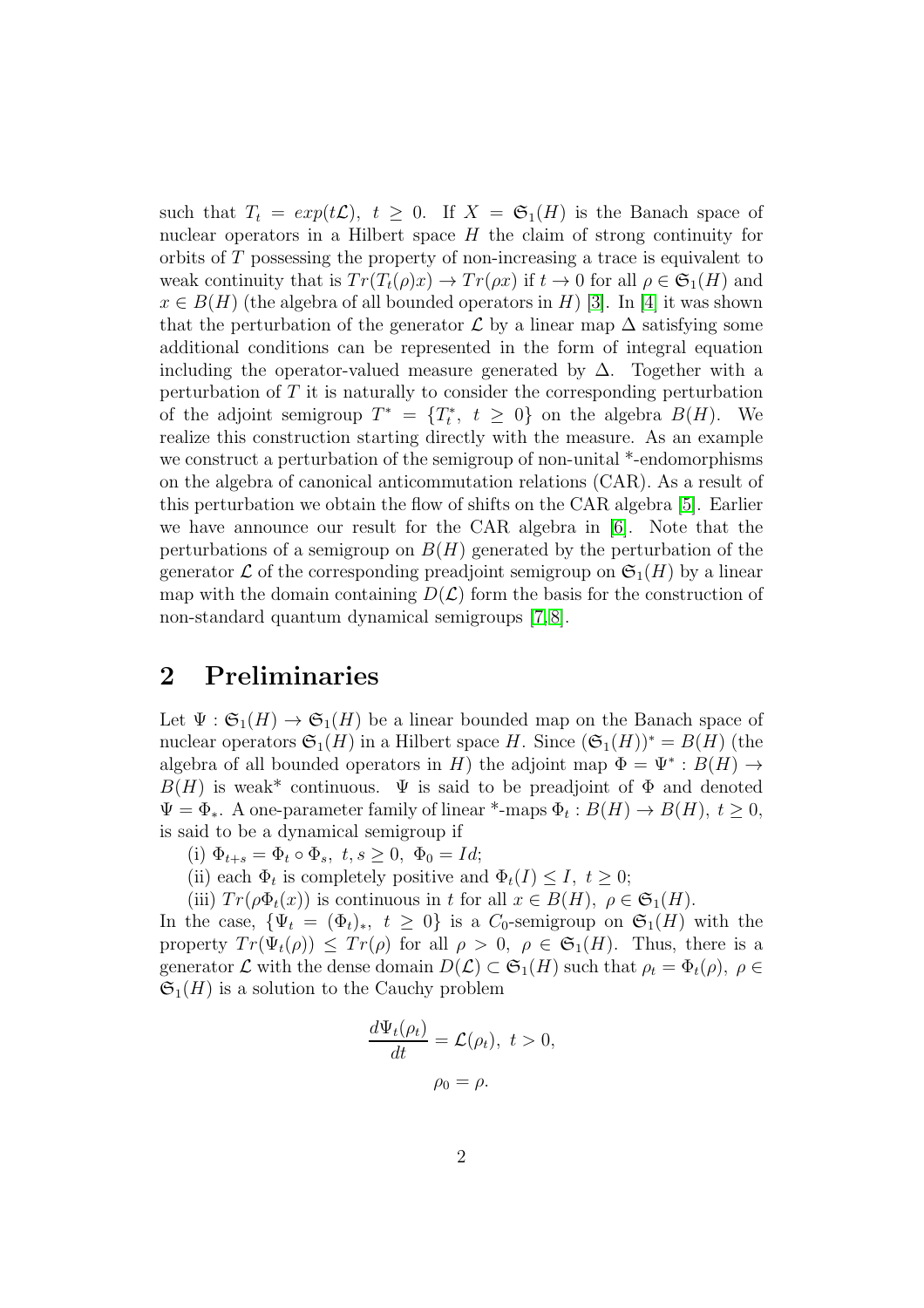Following to [\[4\]](#page-13-1) let us define a perturbation of  $\mathcal L$  of the form

$$
\check{\mathcal{L}}=\mathcal{L}+\Delta,
$$

where the linear map  $\Delta: dom\mathcal{L} \to \mathfrak{S}_1(H)$  satisfies the properties

(i) for any positive definite matrix  $||\rho_{jk}||, \rho_{jk} \in dom\mathcal{L}$  the matrix  $||\Delta(\rho_{jk})||$ is positive definite;

(ii)  $Tr(\Delta(\rho)) \leq -Tr(\mathcal{L}(\rho)), \ \rho \in dom\mathcal{L}, \ \rho > 0.$ 

Consider the measure  $\mathcal{M}_{*}$  with values in the set of complete positive maps on  $\mathfrak{S}_1(H)$  determined by the formula

<span id="page-2-0"></span>
$$
\mathcal{M}_{*}([t,s)) = \int_{t}^{s} \Delta \circ \Psi_{r} dr.
$$
 (1)

By a construction the measure [\(1\)](#page-2-0) satisfies the relation

<span id="page-2-1"></span>
$$
\mathcal{M}_{*}([t,s)) \circ \Psi_{r} = \mathcal{M}_{*}([t+r,s+r)), \ s,t,r \geq 0.
$$
 (2)

Then [\[4\]](#page-13-1) the equation

<span id="page-2-3"></span>
$$
\frac{d}{dt}Tr(\rho\check{\Phi}_t(x)) = Tr((\mathcal{L} + \Delta)(\rho)\check{\Phi}_t(x)), \ \rho \in dom\mathcal{L}, \ x \in B(H), \tag{3}
$$

is equivalent to the integral equation

<span id="page-2-5"></span>
$$
\check{\Phi}_t - \int\limits_0^t \mathcal{M}(dt) \circ \check{\Phi}_{t-s} = \Phi_t, \ t \ge 0,
$$
\n(4)

where the measure M consists of maps on  $B(H)$  adjoint to [\(1\)](#page-2-0). Due to [\(2\)](#page-2-1) the measure  $\mathcal M$  has the covariant property

<span id="page-2-2"></span>
$$
\Phi_r \circ \mathcal{M}([t,s)) = \mathcal{M}([t+r,s+r)), \ t,s,r \ge 0. \tag{5}
$$

Given two completely positive maps  $\Theta_1$  and  $\Theta_2$  on  $B(H)$  we shall use the notation

$$
\Theta_1\succ\Theta_2
$$

iff

$$
\Theta_1-\Theta_2
$$

is completely positive. In [\[4\]](#page-13-1) it was considered the measures satisfying [\(5\)](#page-2-2) generated by the formula

<span id="page-2-4"></span>
$$
\mathcal{M}([t,s)) = \Phi_t \circ \Theta - \Phi_s \circ \Theta,\tag{6}
$$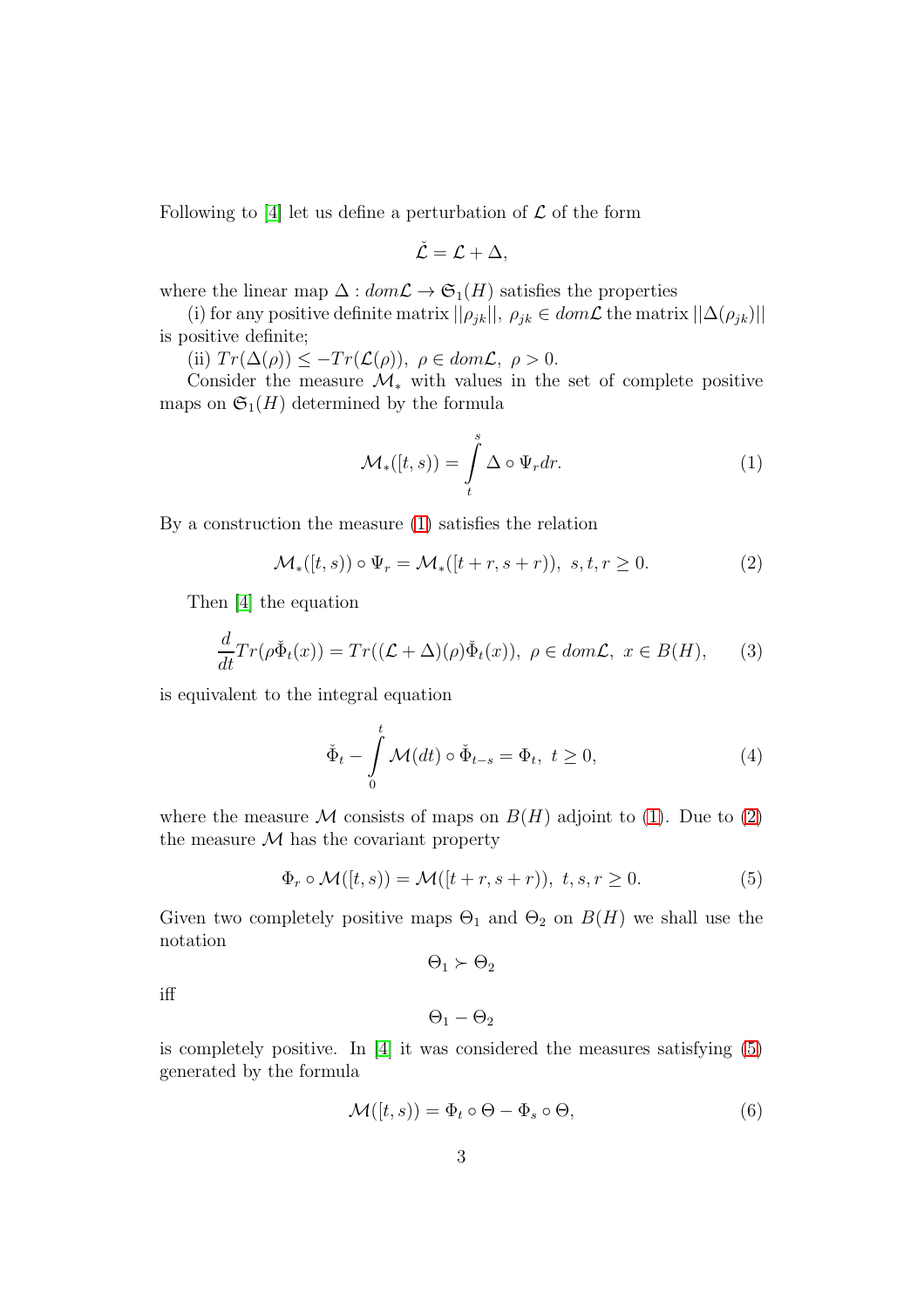where  $\Theta$  is the excessive completely positive map in the sense that

$$
\Theta \succ \Phi_t \circ \Theta, \ t > 0.
$$

In the case, it was shown that [\(3\)](#page-2-3) has a unique minimal solution  $\check{\Phi}_t^{\infty}$  possessing the property that any other solution  $\check{\Phi}_t$  satisfies

$$
\check{\Phi}_t \succ \check{\Phi}_t^{\infty}, \ t \ge 0.
$$

#### 3 Perturbations generated by measures

We consider measures M on Borel subsets of the semi-axis  $\mathbb{R}_+$  such that given  $0 \le t \le s \le +\infty$ 

(i)  $\mathcal{M}([t, s)) : B(H) \to B(H)$  is a completely positive linear map;

(ii)  $\mathcal{M}([t, s))(I) \leq I;$ 

(iii)  $\mu_{\rho,x}([t,s)) = Tr(\rho \mathcal{M}([t,s))(x))$  is a  $\sigma$ -additive measure on  $\mathbb{R}_+$  for any fixed  $\rho \in \mathfrak{S}_1(H)$  and  $x \in B(H)$ .

Together with  $\mathcal{M}([t,s))$  it is naturally to examine a preadjoint map  $\mathcal{M}_{*}([t, s)) : \mathfrak{S}_{1}(H) \to \mathfrak{S}_{1}(H)$  possessing the property  $Tr(\mathcal{M}_{*}([t, s))(\rho)) \leq$  $Tr(\rho)$  for all positive  $\rho \in \mathfrak{S}_1(H)$ .

Notice that if additionally  $\mathcal{M}(\mathbb{R})(I) = I$ , then M is said to be a completely positive instrument [\[9\]](#page-13-6). Nevertheless this property should not take place for our purposes.

The measure  $\mathcal M$  is said to be covariant with respect to dynamical semigroup  $\Phi$  if [\(5\)](#page-2-2) holds true. It is not clear whether each covariant measure M satisfying [\(5\)](#page-2-2) can be obtained from some excessive map  $\Theta$  by means of [\(1\)](#page-2-0). Developing the techniques of [\[4\]](#page-13-1) we suggest replacing [\(6\)](#page-2-4) to an arbitrary measure  $\mathcal M$  with values in the set of completely positive maps satisfying [\(5\)](#page-2-2).

**Proposition 1.** Given a meaure M covariant with respect to dynamical semigroup  $\Phi$  there exists a minimal solution to [\(4\)](#page-2-5).

Proof. Following to [\[4\]](#page-13-1) let us consider the iteration process

$$
\Phi_t^{n+1} = \Phi_t^n + \int_0^t \mathcal{M}(dr) \circ \Phi_t^n.
$$

Due to  $\Phi_t(I) \leq I$  and  $\mathcal{M}([t, s))(I) \leq I$ ,  $0 \leq t \leq s \leq +\infty$  we get

$$
\Phi_t^{n+1} \succ \Phi_t^n, \ \Phi_t^n(I) \leq I.
$$

It results in  $\Phi_t^n$  tends to the minimal solution  $\check{\Phi}_t$  of [\(4\)](#page-2-5).

 $\Box$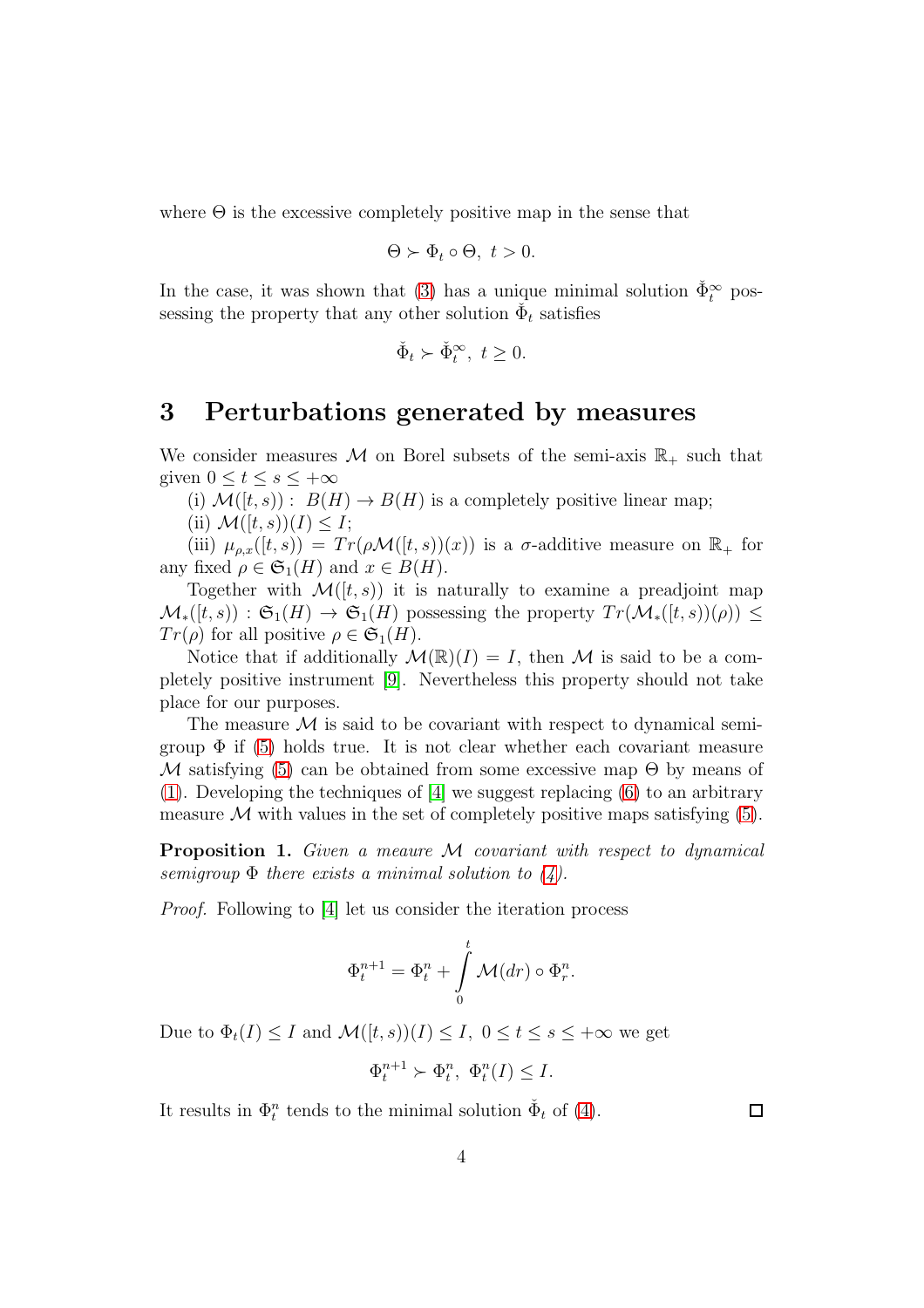### 4 Perturbations of no-event semigroups

Following to [\[7\]](#page-13-4)  $\Psi^0 = {\Psi_t^0 : \mathfrak{S}_1(H) \to \mathfrak{S}_1(H), t \geq 0}$  is said to be a no-event semigroup if every pure state  $\rho = |\psi\rangle \langle \psi|$  is mapped to a multiple of a pure state. Such a semigroup necessary has the form

$$
\Psi_t(\rho) = T_t \rho T_t^*, \ t \ge 0,
$$

where  $T_t = exp(tK)$  is a  $C_0$ -semigroups of contractions. Hence the generator K is a maximum dissipative operator due to [\[10\]](#page-13-7). The generator  $\mathcal L$  of  $\Psi$  is acting by the formula

$$
\mathcal{L}(\rho) = K\rho + \rho K, \ \rho \in D(\mathcal{L}),
$$

where the domain  $D(\mathcal{L})$  includes rank one operators  $|\psi\rangle\langle \xi|, \psi, \xi \in D(K)$ . Take linear operators  $L_j: D(K) \to H$  possessing the property

$$
\sum_{j}||L_{j}\psi||^{2} \le -2Re\langle \psi, K\psi \rangle
$$

and define a linear map  $\Delta: D(\mathcal{L}) \to \mathfrak{S}_1(H)$  by the formula

$$
\Delta(\ket{\psi}\bra{\xi}) = \sum_j |L_j \psi\rangle \bra{L_j \xi},
$$

 $\psi, \xi \in D(K)$ . Consider the measure determined by [\(1\)](#page-2-0). Then, it has the form [\(6\)](#page-2-4), where the excessive completely positive map  $\Theta$  is given by the formula ( [\[4\]](#page-13-1), Lemma 2)

$$
\langle \psi, \Theta(x)\psi \rangle = \int_{0}^{+\infty} \sum_{j} \langle L_j T_t \psi, x L_j T_t \psi \rangle dt, \ \psi \in D(K), \ x \in B(H).
$$

Below we shall give an example of perturbation for a no-event semigroup on the algebra of canonical anticommutation relations.

## 5 Algebra of canonical anticommutation relations  $\mathfrak{A}(H)$

Here we record the basic concepts about the algebra of canonical anticom-mutation relations [\[11\]](#page-13-8). Let  $H$  be a separable infinite dimensional Hilbert space. Fix the orthonormal basis  $(|j\rangle)_{j=1}^{+\infty}$  in H. Then, the antisymmetric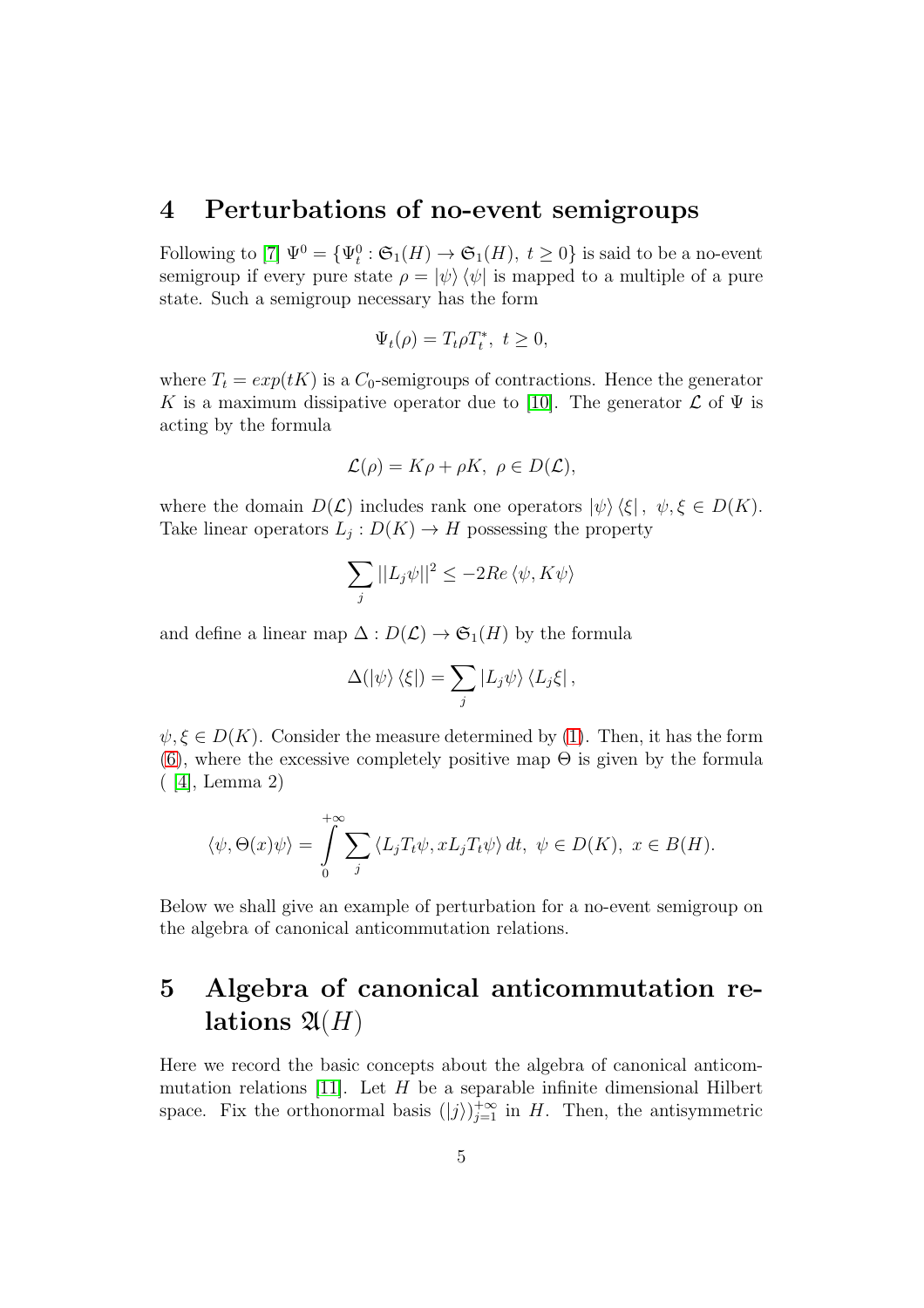Fock space  $F(H)$  over one-particle Hilbert space H is a Hilbert space with the orthonormal basis  $|0\rangle$ ,  $|j_1 \dots j_n\rangle$ , where the indices  $j_1 < j_2 < \dots < j_n$ and *n* run over the set  $\{1, 2, 3, \ldots\}$ . The vector  $|0\rangle$  is said to be vacuum. Let us define the ladder operators  $a_k^{\dagger}$  $\bar{k}$ ,  $a_k$  by the formula

$$
a_k^{\dagger} |j_1 \dots j_n\rangle = \begin{cases} (-1)^s |j_1 \dots j_s k j_{s+1} \dots j_n\rangle & \text{if } j_s < k < j_{s+1} \\ 0 & \text{if } k \in \{j_1, \dots j_n\} \end{cases}
$$

$$
a_k |j_1 \dots j_n\rangle = \begin{cases} (-1)^{s+1} |j_1 \dots j_{s-1} j_{s+1} \dots j_n\rangle & \text{if } j_s = k \\ 0 & \text{if } k \notin \{j_1, \dots j_n\}. \end{cases}
$$

$$
a_k^{\dagger} |0\rangle = |k\rangle, \ a_k |0\rangle = 0, \ k = 1, 2, 3, \dots
$$

,

It follows that

$$
a_k a_k^{\dagger} + a_k^{\dagger} a_k = I, \ (a_k)^2 = (a_k^{\dagger}) = 0,
$$
  

$$
a_k a_j = -a_j a_k, \ a_k^{\dagger} a_j^{\dagger} = -a_j^{\dagger} a_k^{\dagger}.
$$

The  $C^*$ -algebra  $\mathfrak{A}(H)$  generated by the ladder operators is said to be the algebra of canonical anticommutation relations (CAR) in the Fock representation. The CAR algebra  $\mathfrak{A}(H)$  is generated by monomials  $x_{j_1} \ldots x_{j_n}$ , where  $j_1 < j_2 < \cdots < j_n$  and  $x_{j_s} \in \{a_j^{\dagger}$  $_{j_s}^{\dagger},a_{j_s},a_{j_s}a_{j}^{\dagger}$  $_{j_{s}}^{\intercal}\}.$ 

Let us define a linear map on rank one operators by the formula

<span id="page-5-0"></span>
$$
\Xi_*(|j_1 \dots j_n\rangle \langle r_1 \dots r_m|) =
$$
  

$$
\sum_{s,k} (-1)^{s+k} \delta_{j_s r_k} |j_1 \dots j_{s-1} j_{s+1} \dots j_n\rangle \langle r_1 \dots r_{k-1} r_{k+1} \dots r_m|,
$$
 (7)  

$$
\Xi_*(|0\rangle \langle r_1 \dots r_m|) = \Xi_*(|j_1 \dots j_n\rangle \langle 0|) = \Xi_*(|0\rangle \langle 0|) = 0.
$$

Notice that [\(7\)](#page-5-0) is the sum of partial traces over minimal subsystems [\[12\]](#page-13-9).

<span id="page-5-1"></span>**Proposition 2.** Formula [\(7\)](#page-5-0) correctly determines a linear map on  $\mathfrak{S}_1(F(H))$ which can be uniquely extended to the completely positive map on  $B(F(H))$ . This map doesn't have the property of non-increasing a trace.

Proof. It is straightforward to check that

$$
\Xi_*(|j_1\ldots j_n\rangle\langle r_1\ldots r_m|)=\sum_k a_k |j_1\ldots j_n\rangle\langle r_1\ldots r_m| a_k^{\dagger}.
$$

It follows that  $\Xi_*$  can be uniquely extended to a completely positive map on  $B(F(H))$ . Denote

$$
Q = \sum_{k} a_{k}^{\dagger} a_{k}.
$$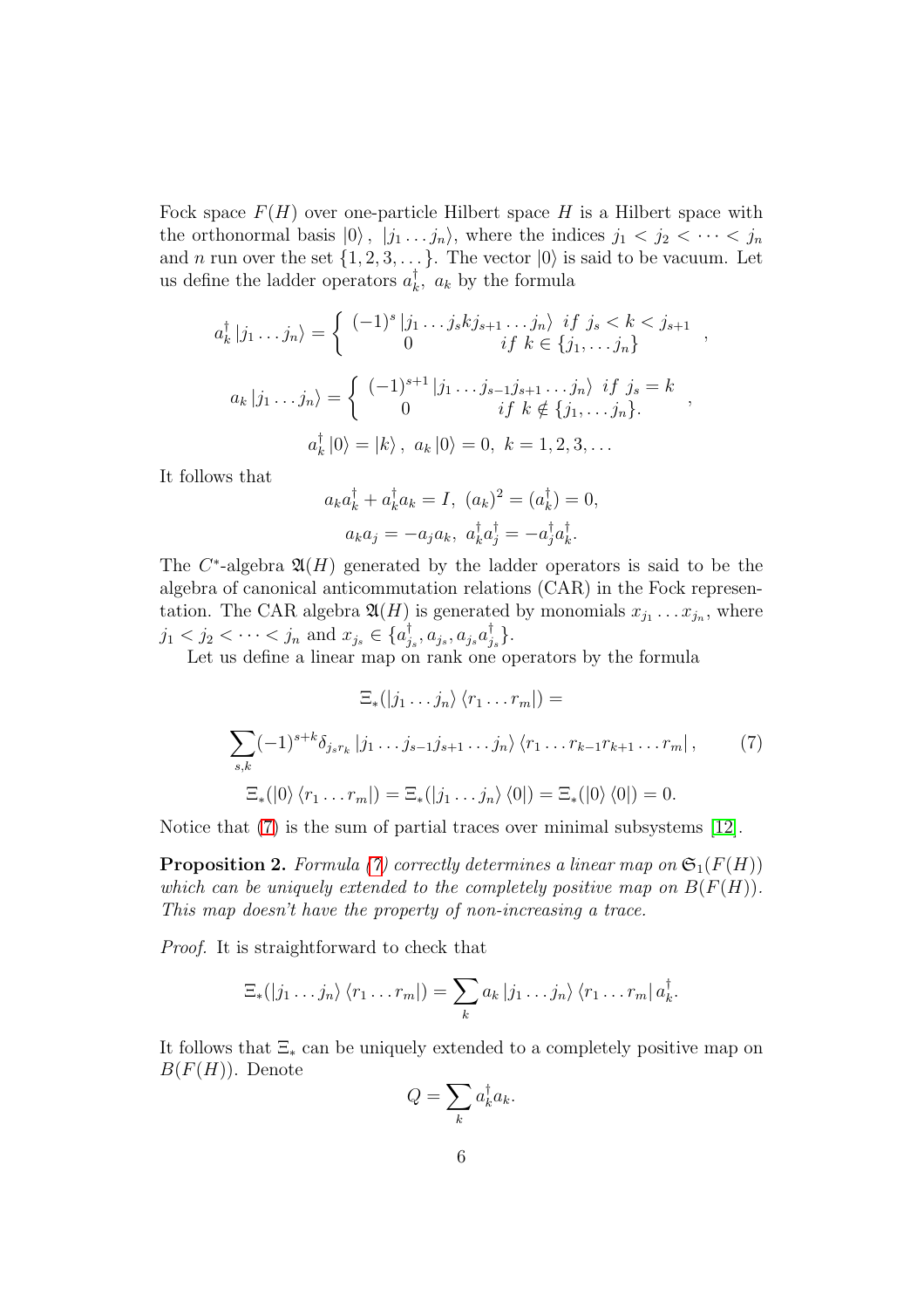Since

$$
a_k^{\dagger} a_k | j_1 \dots j_n \rangle = \sum_s \delta_{k j_s} | j_1 \dots j_n \rangle, \ a_k^{\dagger} a_k | 0 \rangle = 0
$$

for any  $j_1 < j_2 < \cdots < j_n$  we get

$$
Q | j_1 \dots j_n \rangle = n | j_1 \dots j_n \rangle.
$$

Hence  $Tr(\Xi_*(|j_1 \ldots j_n\rangle \langle j_1 \ldots j_n|)) = Tr(Q |j_1 \ldots j_n\rangle \langle j_1 \ldots j_n|) = n$  and  $\Xi_*$ has not the property of non-increasing a trace.

 $\Box$ 

Given  $f = \sum$ j  $c_j |j\rangle, c_j \in \mathbb{C}, \sum$ j  $|c_j|^2 < +\infty$ , let us define the ladder operators  $a^{\dagger}(f), a(f)$  over  $f \in H$  by the formula

$$
a(f) = \sum_{j} \overline{c_j} a_j, \ a^{\dagger}(f) = \sum_{j} c_j a_j^{\dagger}
$$

satisfying the relations

$$
a(f)a^{\dagger}(g) + a^{\dagger}(g)a(f) = \langle f, g \rangle I,
$$
  

$$
a(f)a(g) + a(g)a(f) = a^{\dagger}(f)a^{\dagger}(g) + a^{\dagger}(g)a^{\dagger}(f) = 0.
$$

It follows from the definition that the ladder operators

$$
||a(f)|| = ||a^{\dagger}(f)|| = ||f||
$$

in the  $C^*$ -algebra  $\mathfrak{A}(H)$ .

Let us introduce the outer multiplication  $\Lambda$  over indexes  $j_1 \ldots j_n$  such that if  $j_1 < j_2 < \cdots < j_n$ , then

$$
j_1 \Lambda j_2 \Lambda \ldots \Lambda j_n = |j_1 \ldots j_n\rangle
$$

and

$$
j_s \Lambda j_k = -j_k \Lambda j_s.
$$

Following this way, for  $f_j = \sum$ k  $c_{jk}\ket{k},~\sum$ k  $|c_{jk}|^2 < +\infty$ , we can put

$$
f_1 \Lambda \dots \Lambda f_n = \sum_{k_1, \dots, k_n} c_{1k_1} \dots c_{nk_n} j_{k_1} \Lambda \dots \Lambda j_{k_n}
$$

Hence, given  $f_j, g_k \in H$  we can define vectors  $|\mathbf{f}\rangle = f_1 \Lambda \dots \Lambda f_n, |\mathbf{g}\rangle =$  $g_1 \Lambda \ldots \Lambda g_n \in H^{\otimes^n a}$ . Fix n and denote  $H^{\otimes^n a}$  the closed linear envelope of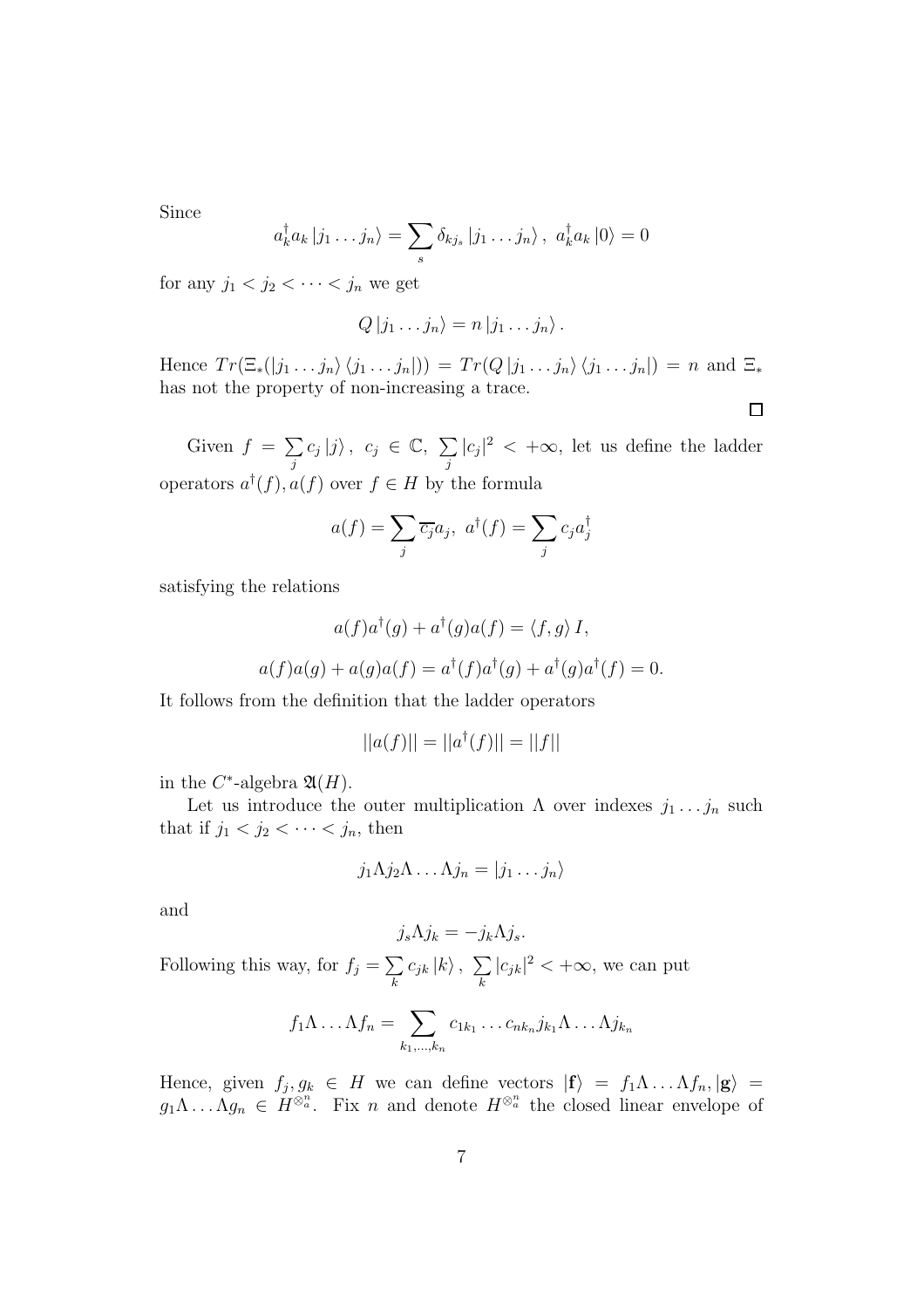vectors  $|f\rangle$  in the Fock space  $F(H)$ . Then, a restriction of the inner product in  $F(H)$  to  $H^{\otimes^n a}$  reads

$$
\langle \mathbf{f} | \mathbf{g} \rangle_{H^{\otimes n}} = det || \langle f_j | g_k \rangle ||,
$$

where the outer multiplication  $\Lambda$  satisfies the rule

$$
f\Lambda g = -g\Lambda f, \ f, g \in H.
$$

Alternatively we can define the orthogonal projection  $P_a$  in a tensor product  $H^{\otimes^n}$  as follows

$$
P_a(f_1\otimes\cdots\otimes f_n)=\frac{1}{n!}\sum_{\epsilon\in S_n}(-1)^{|\epsilon|}f_{\epsilon(1)}\otimes\cdots\otimes f_{\epsilon(n)},
$$

where the sum is taken over the set of all permutations  $S_n$  and  $|\epsilon|$  is a signature of permutation  $\epsilon \in S_n$ . By this way,

$$
H^{\otimes^n a} = P_a(H^{\otimes n})
$$

and is said to be an n-th antisymmetric tensor product of H.

Given  $\mathbf{f} \in H^{\otimes_a^n}$  we denote

$$
a(\mathbf{f}) = a(f_1) \dots a(f_n), \ a^{\dagger}(\mathbf{f}) = a^{\dagger}(f_1) \dots a^{\dagger}(f_n).
$$

It follows that

$$
a^{\dagger}(\mathbf{f})\mathbf{g}=\mathbf{f}\Lambda \mathbf{g}
$$

and

$$
a(f)\mathbf{g} = \sum_{k} (-1)^{k+1} \langle f, g_k \rangle g_1 \Lambda \dots \Lambda g_{k-1} \Lambda g_{k+1} \Lambda \dots \Lambda g_n,
$$

where  $f \in H$ ,  $\mathbf{g} \in H^{\otimes_a^n}$ .

### 6 The semigroup of shifts on  $\mathfrak{A}(H)$

Put  $H = L^2(\mathbb{R}_+)$  and define the semigroup of shifts in H by the formula

$$
(S_t f)(x) = \begin{cases} f(x - t), & x > t; \\ 0, & 0 \le x \le t, \end{cases}
$$

 $t \geq 0, f \in H$ . The conjugate semigroup of contractions  $S_t^* = e^{td}$  has a generator

$$
df = \frac{df}{dx}, \ f \in D(d) = \{ f \mid f' \in L^2(\mathbb{R}_+) \}.
$$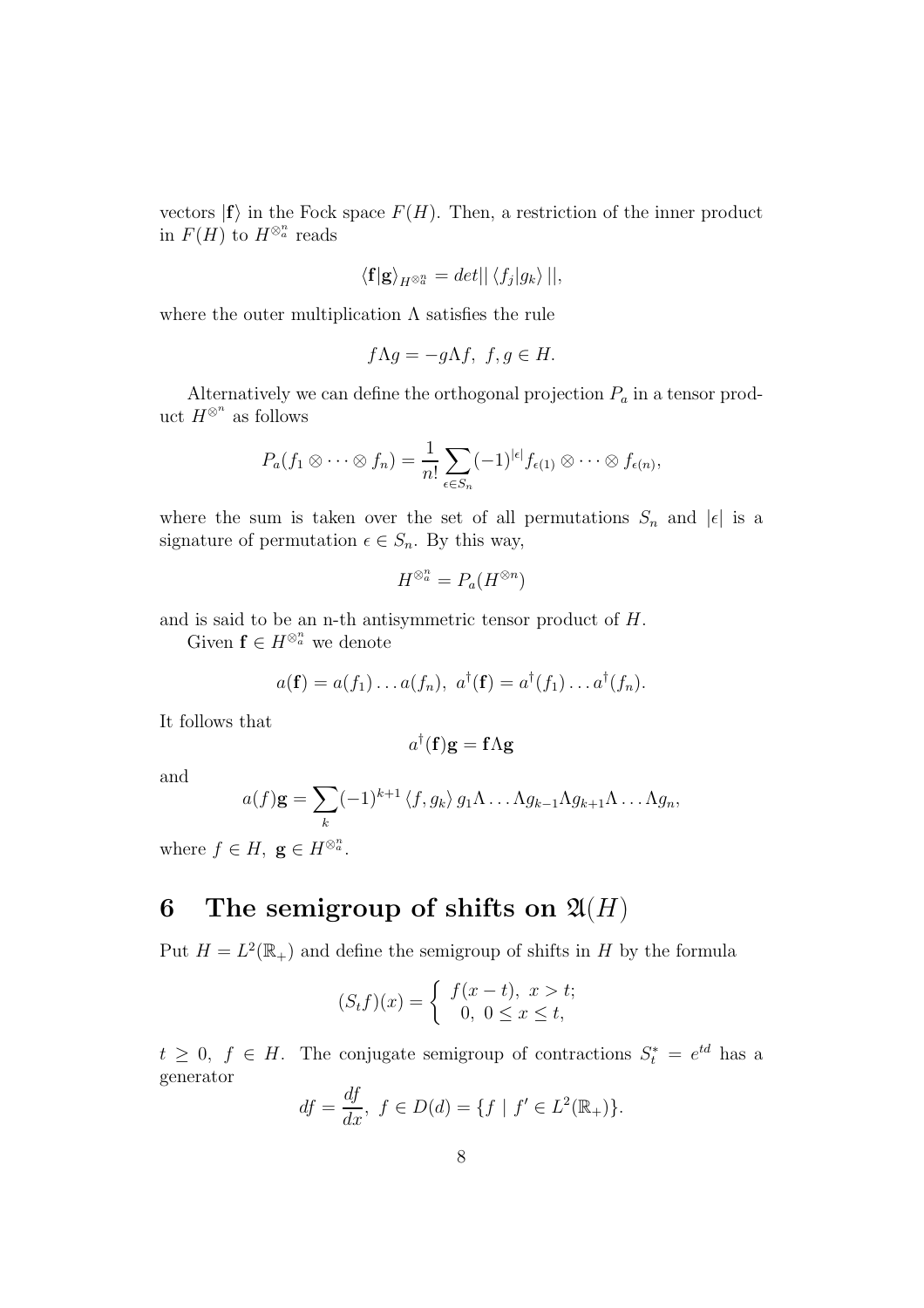We also need the semigroup of shifts in  $F(H)$  obtained by lifting  $(S_t)$  as follows

<span id="page-8-1"></span>
$$
\hat{S}_t(f_1\Lambda \dots \Lambda f_n) = S_t f_1 \Lambda \dots \Lambda S_t f_n, \ \hat{S}_t |0\rangle = |0\rangle \,, \tag{8}
$$

 $t \geq 0, f_j \in H$ . The generator  $\hat{d}$  of its conjugate semigroup of contractions  $\hat{S}^*_{t} = e^{it\hat{d}}$  is given by the formula

<span id="page-8-0"></span>
$$
\hat{d} \left| \mathbf{f} \right\rangle = \sum_{j=1}^{n} f_1 \Lambda \dots \Lambda f_{j-1} \Lambda df_j \Lambda f_{j+1} \Lambda \dots \Lambda f_n, \ \hat{d} \left| 0 \right\rangle = 0, \tag{9}
$$

 $f_i \in D(d)$ . Along [\(9\)](#page-8-0) we need a preconjugate operator acting by the formula

$$
\hat{d}_* |\mathbf{f}\rangle = -\sum_{j=1}^n f_1 \Lambda \dots \Lambda f_{j-1} \Lambda df_j \Lambda f_{j+1} \Lambda \dots \Lambda f_n, \ \hat{d}_* |0\rangle = 0,
$$

 $f_j \in D(d_*) = \{f \mid f' \in L^2(\mathbb{R}_+), f(0) = 0\}.$  Using [\(8\)](#page-8-1) it is possible to determine the dynamical semigroup on  $B(F(H))$  as follows

$$
\Phi_t(x) = \hat{S}_t x \hat{S}_t^*,\tag{10}
$$

 $t \geq 0, x \in B(F(H))$ . The preadjoint semigroup  $\Psi_t : \mathfrak{S}_1(F(H)) \to \mathfrak{S}_1(F(H))$ is given by the formula

<span id="page-8-2"></span>
$$
\Psi_t(\rho) = \hat{S}_t^* \rho \hat{S}_t,\tag{11}
$$

 $t \geq 0, \rho \in \mathfrak{S}_1(F(H))$ . Note that [\(11\)](#page-8-2) can be directly extended to the semigroup of non-unital \*-endomorphisms on  $B(F(H))$ . The generator  $\mathcal L$  of [\(11\)](#page-8-2) is determined by the formula

$$
\mathcal{L}(\rho) = [\hat{d}, \rho] = \hat{d}\rho - \rho \hat{d},
$$

where  $\rho$  belongs to the domain  $D(\mathcal{L})$  which is dense in  $\mathfrak{S}_1(F(H))$ . It is straightforward to see that  $D(\mathcal{L})$  contains rank one operators

 $|{\bf f}\rangle \langle {\bf g}|$ ,  $|{\bf f}\rangle \langle 0|$ ,  $|0\rangle \langle {\bf g}|$ ,  $|0\rangle \langle 0|$ ,

where  $f_j, g_k \in D(d)$ .

The semigroup of unital \*-endomorphisms  $\check{\Phi}_t$  on  $\mathfrak{A}(H)$  defined by the relation

<span id="page-8-4"></span>
$$
\check{\Phi}_t(a(f)) = a(S_t f), \ t \ge 0,
$$
\n(12)

is said to be the flow of shifts on the CAR algebra [\[5\]](#page-13-2). Denote  $f_{i}$  =  $f_1\Lambda \ldots \Lambda f_{j-1}\Lambda f_{j+1}\Lambda \ldots \Lambda f_n$  and define a linear  $*$ -map on  $D(\mathcal{L})$  by the formula

<span id="page-8-3"></span>
$$
\Delta(|\mathbf{f}\rangle\langle\mathbf{g}|) = \sum_{j,k} (-1)^{j+k} f_j(0) \overline{g}_k(0) |\mathbf{f}_{\setminus j}\rangle\langle\mathbf{g}_{\setminus k}|,\tag{13}
$$

 $f_j, g_k \in D(d).$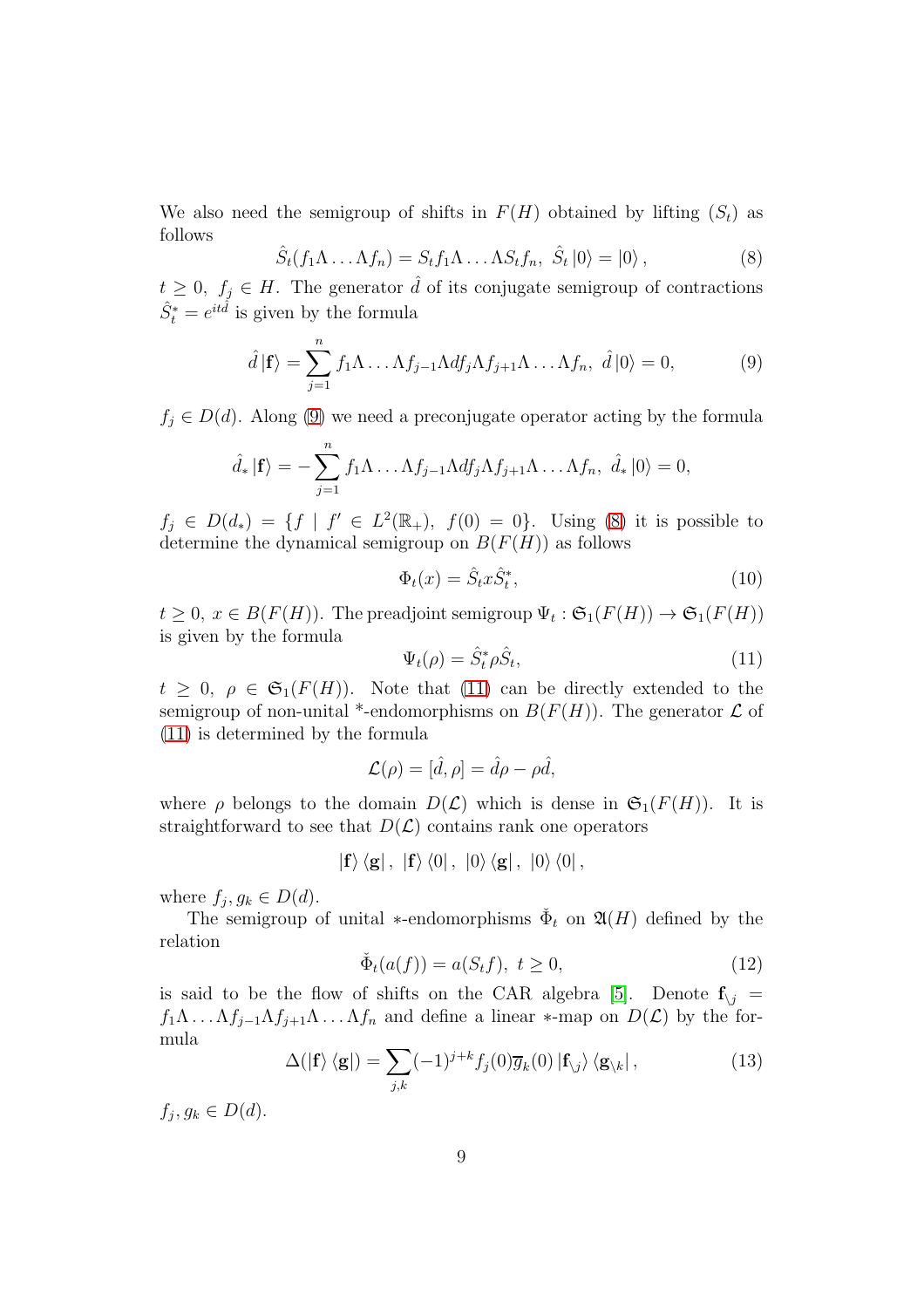<span id="page-9-5"></span>Theorem 1.

$$
Tr((\mathcal{L}(|\mathbf{f}\rangle\langle\mathbf{g}|)+\Delta(|\mathbf{f}\rangle\langle\mathbf{g}|))a(\mathbf{h})a^{\dagger}(\mathbf{e})) = \langle \mathbf{f}| (a(\hat{d}_*\mathbf{h})a^{\dagger}(\mathbf{e})+a(\mathbf{h})a^{\dagger}(\hat{d}_*\mathbf{e}))|\mathbf{g}\rangle.
$$
  
 $f_j, g_k \in D(d), h_j, e_k \in D(d_*)$ .

Proof. The trace

$$
Tr((\mathcal{L}(|\mathbf{f}\rangle\,\langle \mathbf{g}|)a(\mathbf{h})a^\dagger(\mathbf{e}))
$$

can be represented as a sum of elements given as a multiplication of inner products of  $h_l, e_m$  and  $f_j, g_k$  as well as the derivatives of  $f_j, g_k$  such that only at least one of them could contain a derivative of the following possible forms

<span id="page-9-0"></span>
$$
\langle f'_j|e_k\rangle, \langle f'_j|h_k\rangle, \langle e_k|g'_j\rangle, \langle h_k|g'_j\rangle \qquad (14)
$$

or

<span id="page-9-1"></span>
$$
\langle f'_j|g_k\rangle \, , \, \langle f_j|g'_k\rangle \, . \tag{15}
$$

If [\(14\)](#page-9-0) is implemented, then the derivative can be passed to the other side because  $e_j, h_k \in D(d_*)$  resulting in  $e_j(0) = h_k(0) = 0$ , e.g.  $\langle f'_j | e_k \rangle = -\langle f_j | e'_k \rangle$ . Taking integration by parts in [\(15\)](#page-9-1) we obtain the term outside the integral of the form  $f_i(0)\overline{g_k}(0)$  but it is self destructing with the corresponding term in

$$
Tr(\Delta(|\mathbf{f}\rangle\,\langle\mathbf{g}|)a(\mathbf{h})a^{\dagger}(\mathbf{e})).
$$

More formally,

<span id="page-9-2"></span>
$$
Tr(\mathcal{L}(|\mathbf{f}\rangle\langle\mathbf{g}|)a(\mathbf{h})a^{\dagger}(\mathbf{e})) = \langle a^{\dagger}(\mathbf{h})\mathbf{g}, a^{\dagger}(\mathbf{e})\hat{d}\mathbf{f}\rangle + \langle a^{\dagger}(\mathbf{h})\hat{d}\mathbf{g}, a^{\dagger}(\mathbf{e})\mathbf{f}\rangle \tag{16}
$$

The first term in [\(16\)](#page-9-2) can be rewritten as

$$
\langle a^{\dagger}(\mathbf{h})\mathbf{g}, a^{\dagger}(\mathbf{e})\hat{d}\mathbf{f}\rangle = \sum_{j=1}^{n} \langle \mathbf{h}\Lambda \mathbf{g}, \mathbf{e}\Lambda f_{1}\Lambda \dots f_{j-1}\Lambda df_{j}\Lambda f_{j+1}\Lambda \dots \Lambda f_{n}\rangle =
$$

$$
\langle \mathbf{h}\Lambda \mathbf{g}, \hat{d}(\mathbf{e}\Lambda \mathbf{f})\rangle - \langle \mathbf{h}\Lambda \mathbf{g}, (\hat{d}\mathbf{e})\Lambda \mathbf{f}\rangle =
$$

$$
\langle \mathbf{h}\Lambda \mathbf{g}, \hat{d}(\mathbf{e}\Lambda \mathbf{f})\rangle + \langle a^{\dagger}(\mathbf{h})\mathbf{g}, a^{\dagger}(\hat{d}_{*}\mathbf{e})\mathbf{f}\rangle \tag{17}
$$

because  $\hat{d}_*{\bf e} = -\hat{d}{\bf e}$  if  ${\bf e} \in D(\hat{d}_*)$ . Integrating by parts the first term in [\(17\)](#page-9-3) we obtain

<span id="page-9-4"></span><span id="page-9-3"></span>
$$
\langle \mathbf{h}\Lambda \mathbf{g}, \hat{d}(\mathbf{e}\Lambda \mathbf{f}) \rangle = \langle (\hat{d}_* \mathbf{h})\Lambda \mathbf{g}, \mathbf{e}\Lambda \mathbf{f} \rangle - \langle \mathbf{h}\Lambda(\hat{d}\mathbf{g}), \mathbf{e}\Lambda \mathbf{f} \rangle - \sum_{j,k} (-1)^{j+k} f_j(0) \overline{g}_k(0) \langle \mathbf{h}\Lambda \mathbf{g}_{\setminus k}, \mathbf{e}\Lambda \mathbf{f}_{\setminus j} \rangle
$$
 (18)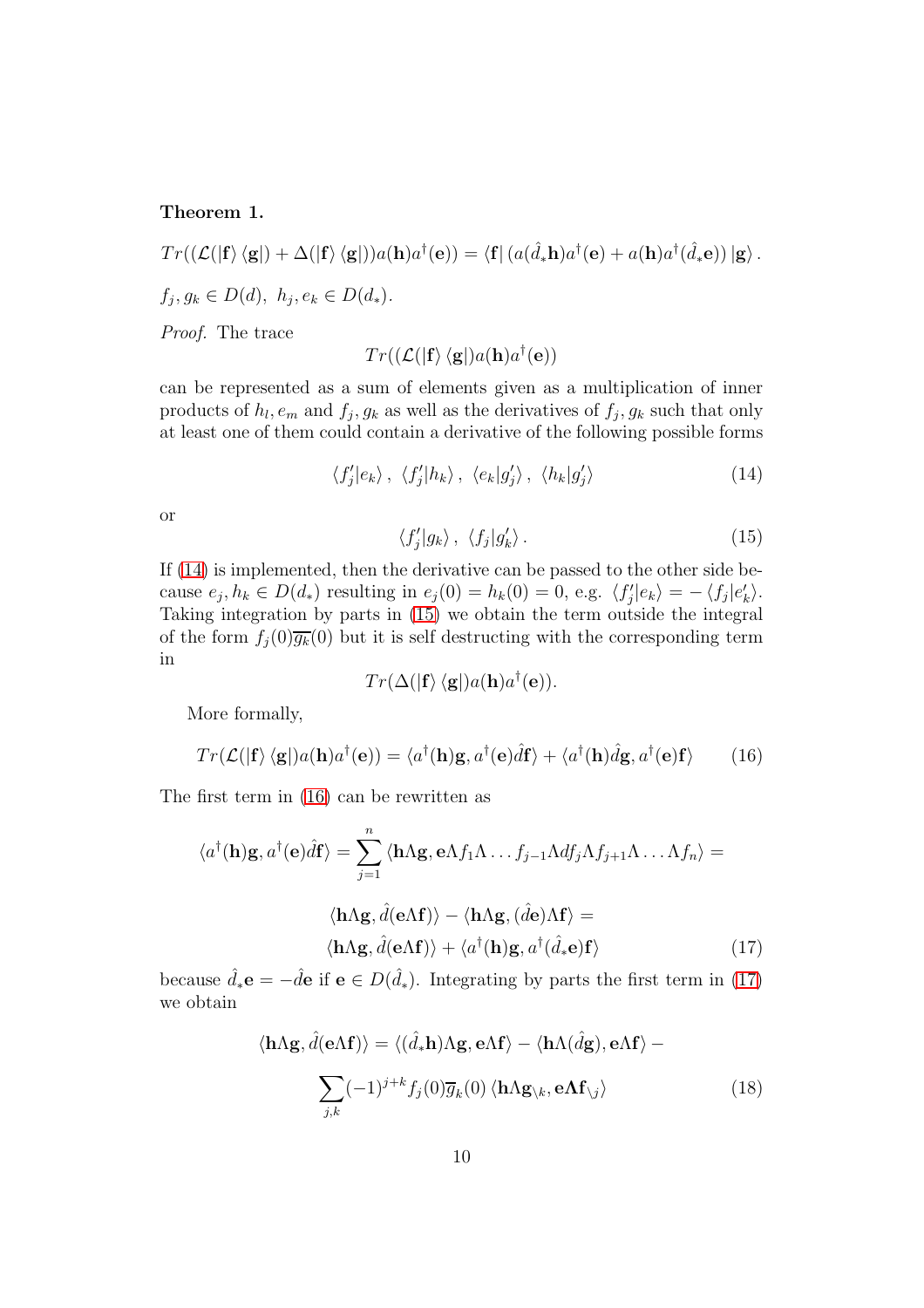due to  $e_j(0) = h_k(0) = 0$  in virtue of  $\mathbf{e}, \mathbf{h} \in D(\hat{d}_*)$ . Substituting [\(18\)](#page-9-4) to [\(17\)](#page-9-3) we get

<span id="page-10-0"></span>
$$
\langle a^{\dagger}(\mathbf{h})\mathbf{g}, a^{\dagger}(\mathbf{e})\hat{d}\mathbf{f}\rangle = \langle a^{\dagger}(\hat{d}_{*}\mathbf{h})\mathbf{g}, a^{\dagger}(\mathbf{e})\mathbf{f}\rangle - \langle a^{\dagger}(\mathbf{h})\hat{d}\mathbf{g}, a^{\dagger}(\mathbf{e})\mathbf{f}\rangle -
$$

$$
Tr(\Delta(|\mathbf{f}\rangle\langle\mathbf{g}|)a(\mathbf{h})a^{\dagger}(\mathbf{e})) + \langle a^{\dagger}(\mathbf{h})\mathbf{g}, a^{\dagger}(\hat{d}_{*}\mathbf{e})\mathbf{f}\rangle \tag{19}
$$

Comparing [\(16\)](#page-9-2) and [\(19\)](#page-10-0) completes the proof.

 $\Box$ 

Let us define the map  $\mathcal{M}_{*}$  on measurable sets on  $\mathbb{R}_{+}$  with values in the set of linear maps defined on rank one operators  $|f\rangle \langle g|$  by the formula

<span id="page-10-1"></span>
$$
\mathcal{M}_{*}([t,s))(|\mathbf{f}\rangle\langle\mathbf{g}|) = \sum_{j,k}(-1)^{j+k}\int\limits_{t}^{s}dr f_{j}(r)\overline{g_{k}}(r)\Psi_{r}(|\mathbf{f}_{\setminus j}\rangle\langle\mathbf{g}_{\setminus k}|),\tag{20}
$$

$$
\mathcal{M}_{*}([t, s))(|0\rangle \langle \mathbf{f}|) = \mathcal{M}_{*}([t, s))(|\mathbf{f}\rangle \langle 0|) = \mathcal{M}_{*}([t, s))(|0\rangle \langle 0|) = 0.
$$

Notice that formally

$$
\mathcal{M}_{*}([t, s)) = \int_{t}^{s} dr \Delta \circ \Psi_{r},
$$

where  $\Delta$  is defined by [\(13\)](#page-8-3). Moreover,

<span id="page-10-3"></span>
$$
\lim_{t \to 0} \mathcal{M}_{*}([0, t))(|\mathbf{f}\rangle \langle \mathbf{g}|) = \Delta(|\mathbf{f}\rangle \langle \mathbf{g}|)
$$
 (21)

for any choice of  $f_j, g_k \in D(d)$ .

<span id="page-10-2"></span>**Proposition 3.** The map  $M$  conjugate to [\(20\)](#page-10-1) is the measure covariant with respect to Φ.

Proof. Analogously to the proof of Proposition [2](#page-5-1) let us define a completely positive map by the formula

<span id="page-10-4"></span>
$$
\Xi_*(\delta)(\rho) = a(\chi_{[0,\delta]})\rho a^\dagger(\chi_{[0,\delta]}), \ \rho \in \mathfrak{S}_1(H), \tag{22}
$$

where  $\chi_{[0,\delta]}$  is a characteristic function of the segment  $[0,\delta]$  and  $\delta > 0$ . Given  $0 \leq t < s$  and integer *n* consider the auxiliary completely positive map

<span id="page-10-5"></span>
$$
\Sigma_n = \sum_{j=1}^n \Xi_* \left( \frac{s-t}{n} \right) \circ \Psi_{\frac{(s-t)j}{n}}.
$$
\n(23)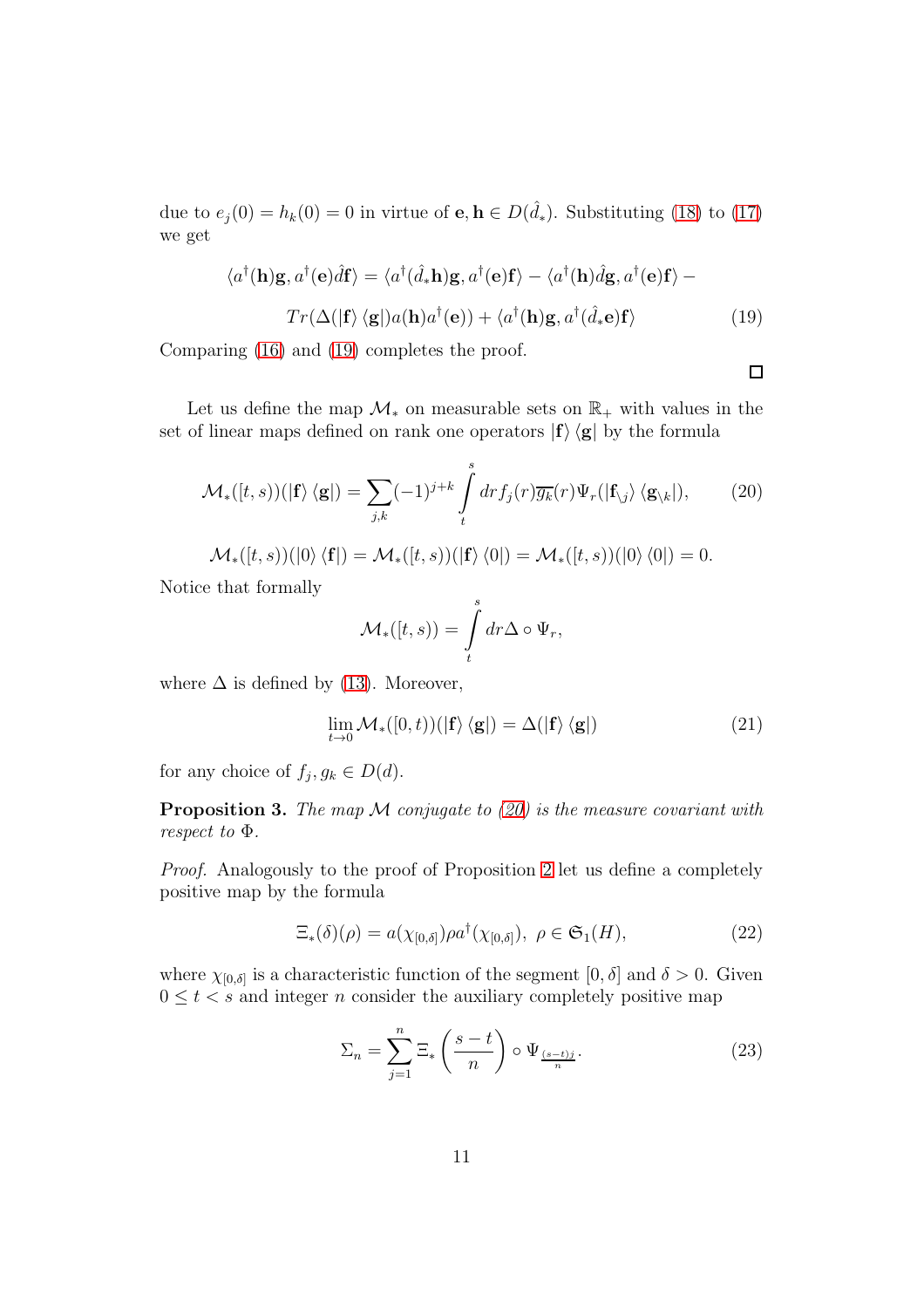For the Kraus operators  $V_j = a(\chi_{[0, \frac{s-t}{n}]}) \hat{S}^*_{\frac{(s-t)j}{n}}$  of  $\Sigma_n$  let us examine the sum

$$
Q_n = \sum_{j=1}^n V_j^* V_j = \sum_{j=1}^n \hat{S}_{\frac{(s-t)j}{n}} a^{\dagger} (\chi_{[0,\frac{s-t}{n}]}) a (\chi_{[0,\frac{s-t}{n}]}) \hat{S}_{\frac{(s-t)j}{n}}^*.
$$

Taking into account

$$
||a^{\dagger}(\chi_{[0,\frac{s-t}{n}]})a(\chi_{[0,\frac{s-t}{n}]})||=\frac{s-t}{n}
$$

we obtain

$$
Q_n < (s-t)I.
$$

It follows that  $\Sigma_n$  is non-increasing a trace. Hence

<span id="page-11-2"></span>
$$
\mathcal{M}_{*}([t,s)) = \lim_{n \to +\infty} \Sigma_n \tag{24}
$$

 $\Box$ 

is a completely positive map and  $Tr(\mathcal{M}_*(t,s))(\rho) \leq Tr(\rho)$  for all positive  $\rho \in \mathfrak{S}_1(H)$ .

The flow of shifts  $\check{\Phi}_t$  determined by [\(12\)](#page-8-4) has the generator  $\check{\mathcal{L}}$  acting by the formula

<span id="page-11-1"></span>
$$
\check{\mathcal{L}}(a(\mathbf{h})a^{\dagger}(\mathbf{e})) = a(\hat{d}_{*}\mathbf{h})a^{\dagger}(\mathbf{e}) + a(\mathbf{h})a^{\dagger}(\hat{d}_{*}\mathbf{e})
$$
\n(25)

for any  $h_j, e_k \in D(d_*)$ . On the other hand, it follows from Theorem 1 that the generator  $\check{\mathcal{L}}_*$  of the preadjoint semigoup  $\check{\Psi}_t = (\check{\Phi}_t)_*$  is equal to  $\mathcal{L} + \Delta$ . In the next theorem we show that  $\check{\Phi}_t$  satisfies the integral equation.

**Theorem 2.** The flow of shifts  $(12)$  is a solution to the integral equation

<span id="page-11-0"></span>
$$
\check{\Phi}_t - \int_0^t \mathcal{M}(ds) \circ \check{\Phi}_{t-s} = \Phi_t, \ t \ge 0,
$$
\n(26)

where  $\mathcal{M}([t, s)) : B(F(H)) \to B(F(H))$  is the measure determined in Proposition [3.](#page-10-2)

Proof. The solution to [\(26\)](#page-11-0) exists and defines a dynamical semigroup due to Proposition [1.](#page-9-5) Apply the left hand side of [\(26\)](#page-11-0) to  $a(\mathbf{h})a^{\dagger}(\mathbf{e})$ , multiply to  $|f\rangle\langle g|$  and take a trace, then

$$
Tr(|\mathbf{f}\rangle \langle \mathbf{g} | \check{\Phi}_t(a(\mathbf{h})a^{\dagger}(\mathbf{e})) - \int_0^t Tr(|\mathbf{f}\rangle \langle \mathbf{g} | \mathcal{M}(ds) \circ \check{\Phi}_{t-s}(a(\mathbf{h})a^{\dagger}(\mathbf{e}))) =
$$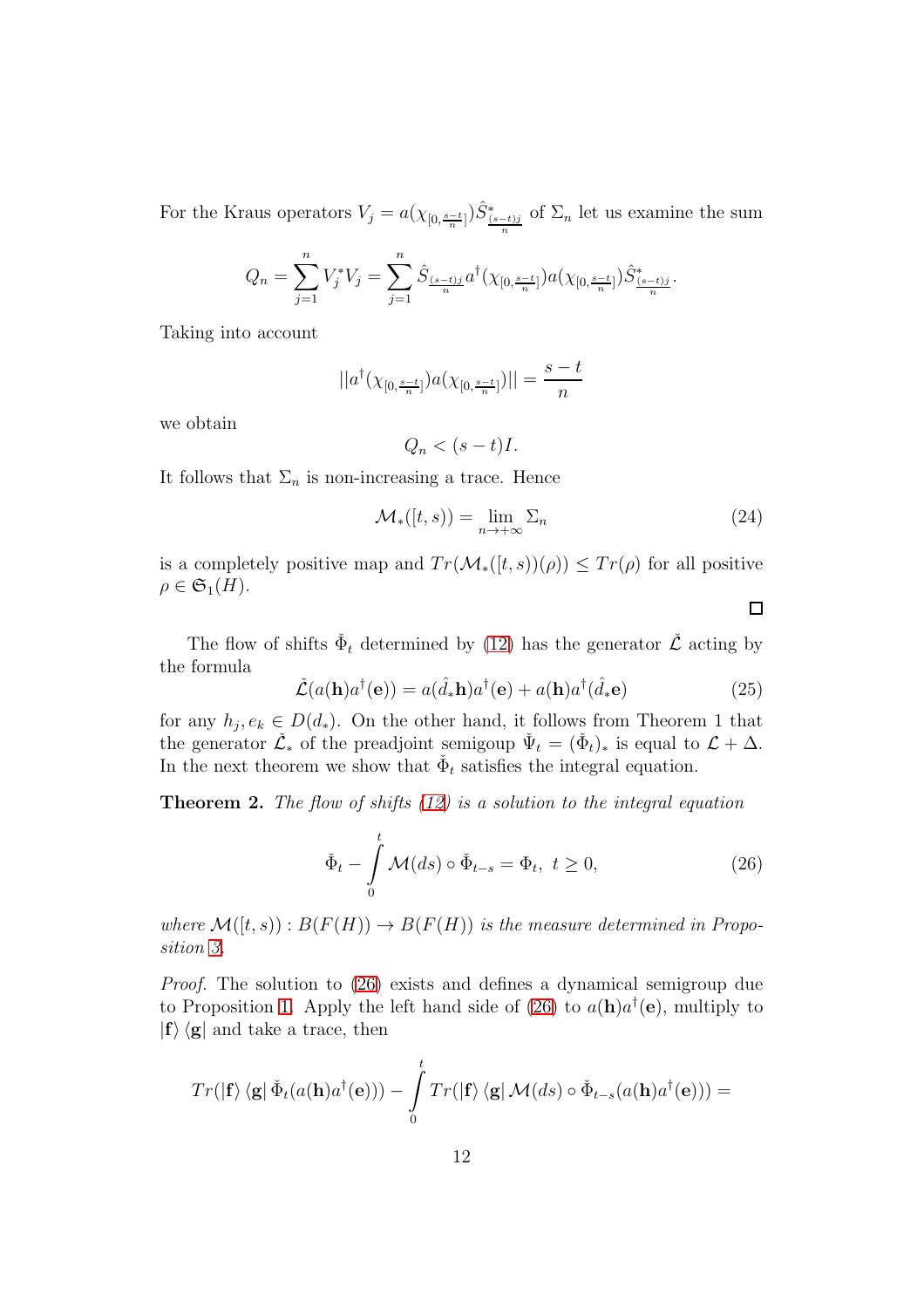<span id="page-12-2"></span>
$$
Tr(|\mathbf{f}\rangle \langle \mathbf{g}|\check{\Phi}_t(a(\mathbf{h})a^\dagger(\mathbf{e})) - \int_0^t Tr(\check{\Psi}_{t-s} \circ \mathcal{M}_*(ds)(|\mathbf{f}\rangle \langle \mathbf{g}|)a(\mathbf{h})a^\dagger(\mathbf{e})) \quad (27)
$$

Suppose that  $f_j, g_k \in D(d)$  and  $h_j, e_k \in D(d_*)$ . Taking the derivative at zero from [\(27\)](#page-12-2) we obtain

$$
Tr(|\mathbf{f}\rangle\langle\mathbf{g}|\left(a(\hat{d}_*\mathbf{h})a^\dagger(\mathbf{e})+a(\mathbf{h})a^\dagger(\hat{d}_*\mathbf{e})\right)\rangle -Tr(\Delta(|\mathbf{f}\rangle\langle\mathbf{g}|)a(\mathbf{h})a^\dagger(\mathbf{e}))
$$

due to [\(21\)](#page-10-3) and [\(25\)](#page-11-1). Now the result follows from Theorem 1.

 $\Box$ 

Taking into account [\(22\)](#page-10-4), [\(23\)](#page-10-5) and [\(24\)](#page-11-2) we can conclude that for getting  $\check{\Phi}_t$  to be unital the measure M creates a particle with the wave function  $\chi_{r,r+dr}$  at each time moment r preceding t.

### 7 Conclusion

We consider perturbations of a dynamical semigroup  $\Phi$  on the algebra of all bounded operators determined by solutions of integral equations with respect to measures M on the semi-axis  $\mathbb{R}_+$  with values in the set of completely positive maps which is covariant with respect to  $\Phi$  such that  $\Phi_r \circ \mathcal{M}([t,s)) =$  $\mathcal{M}([t + r, s + r))$ ,  $s, t, r \geq 0$ . As an example we construct the perturbation of the semigroup of non-unital \*-endomorphisms on the algebra of canonical anticommutation relations resulting in the flow of shifts.

### Acknowledgments

This work is supported by the Russian Science Foundation under grant 19- 11-00086.

### <span id="page-12-0"></span>References

- [1] E. Hille, Functional Analysis and Semi-Groups. American Mathematical Society Colloquium Publications, vol. 31. American Mathematical Society, New York, 1948. 528 pp.
- <span id="page-12-1"></span>[2] K. Yosida, On the differentiability and the representation of oneparameter semi-group of linear operators. J. Math. Soc. Japan 1 (1948), 15–21.